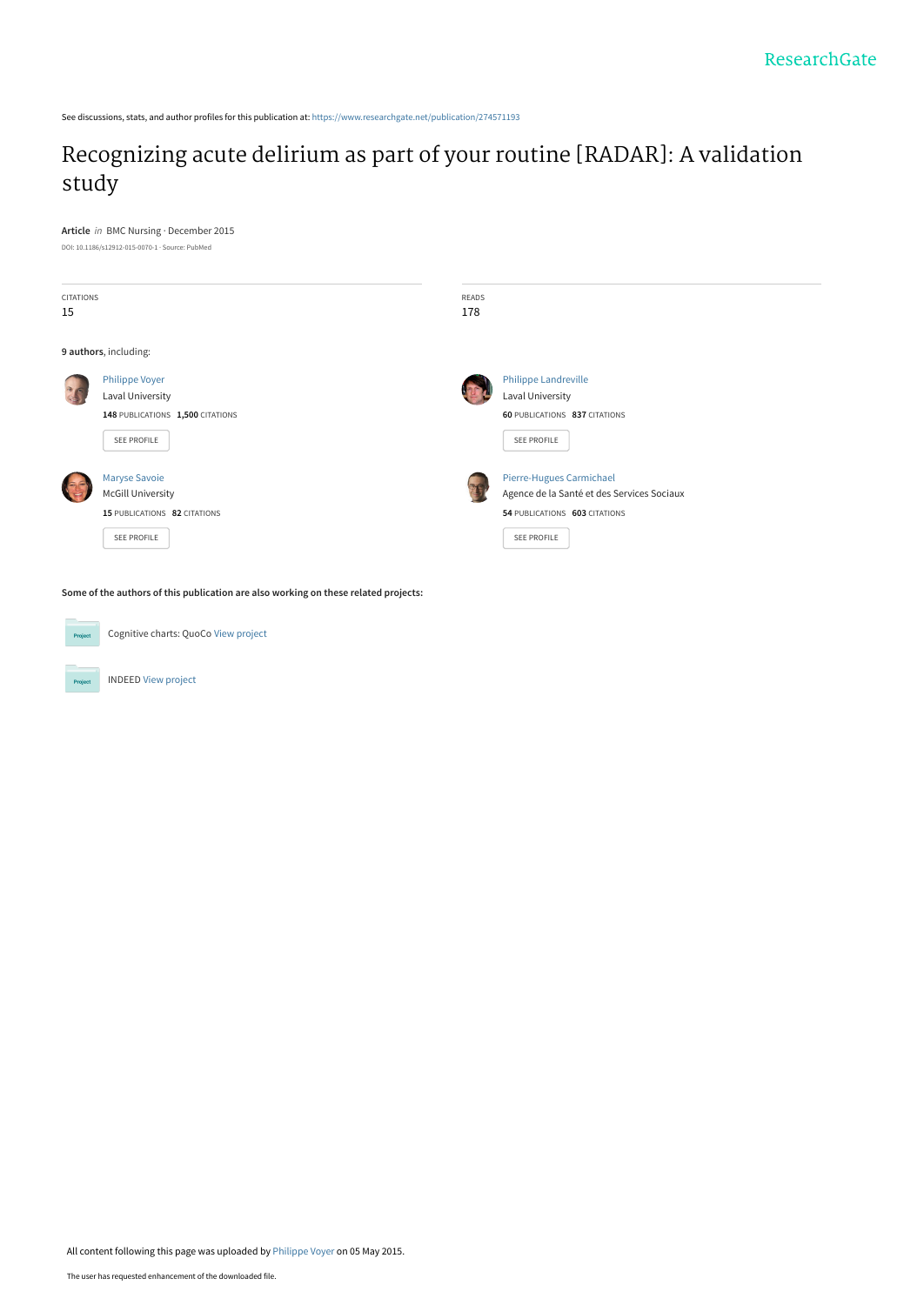# **RESEARCH ARTICLE Example 2014 CONSIDERING CONSIDERING CONSIDERING CONSIDERING CONSIDERING CONSIDERING CONSIDERING CONSIDERING CONSIDERING CONSIDERING CONSIDERING CONSIDERING CONSIDERING CONSIDERING CONSIDERING CONSIDE**



# Recognizing acute delirium as part of your routine [RADAR]: a validation study

Philippe Voyer<sup>1,2\*</sup>, Nathalie Champoux<sup>3</sup>, Johanne Desrosiers<sup>4</sup>, Philippe Landreville<sup>5</sup>, Jane McCusker<sup>6,7</sup>, Johanne Monette<sup>8</sup>, Maryse Savoie<sup>9</sup>, Sylvie Richard<sup>2</sup> and Pierre-Hugues Carmichael<sup>2</sup>

# **Abstract**

Background: Although detection of delirium using the current tools is excellent in research settings, in routine clinical practice, this is not the case. Together with nursing staff, we developed a screening tool (RADAR) to address certain limitations of existing tools, notably administration time, ease-of-use and generalizability. The purpose of this study was not only to evaluate the validity and reliability of RADAR but also to gauge its acceptability among the nursing staff in two different clinical settings.

Methods: This was a validation study conducted on three units of an acute care hospital (medical, cardiology and coronary care) and five units of a long-term care facility. A total of 142 patients and 51 residents aged 65 and over, with or without dementia, participated in the study and 139 nurses were recruited and trained to use the RADAR tool. Data on each patient/resident was collected over a 12-hour period. The nursing staff and researchers administered RADAR during the scheduled distribution of medication. Researchers used the Confusion Assessment Method to determine the presence of delirium symptoms. Delirium itself was defined as meeting the criteria for DMS-IV-TR delirium. Inter-rater reliability, convergent, and concurrent validity of RADAR were assessed. At study end, 103 (74%) members of the nursing staff completed the RADAR feasibility and acceptability questionnaire.

Results: Percentages of agreement between RADAR items that bedside nurses administered and those research assistants administered varied from 82% to 98%. When compared with DSM-IV-TR criterion-defined delirium, RADAR had a sensitivity of 73% and a specificity of 67%. Participating nursing staff took about seven seconds on average, to complete the tool and it was very well received (≥98%) overall.

Conclusions: The RADAR tool proved to be efficient, reliable, sensitive and very well accepted by nursing staff. Consequently, it becomes an appropriate new option for delirium screening among older adults, with or without cognitive impairment, in both hospitals and nursing homes. Further projects are currently underway to validate the RADAR among middle-aged adults, as well as in newer clinical settings; home care, emergency department, medical intensive care unit, and palliative care.

**Keywords:** Delirium, Screening tool, Elderly, Long-term care, Acute care, Cognitive impairment

# Background

Although reliable and valid tools exist to help clinicians recognize the presence of delirium [\[1](#page-12-0)-[3\]](#page-12-0), 53-75% of delirium cases go undetected in acute care [[4-8](#page-12-0)], 49-87% in long-term care [\[9,10](#page-12-0)] and 46% in home care [\[11](#page-12-0)]. To date, the Confusion Assessment Method (CAM) is the

most widely used instrument for detecting the presence of delirium in both clinical and research settings [[1,2,12,13\]](#page-12-0). The CAM takes five to 10 minutes to administer. It was initially developed for use in internal medicine units and later adapted for use in intensive care units (ICU), emergency and long-term care settings [[12,14,15\]](#page-12-0). It has been translated into 10 languages and several delirium clinical practice guidelines recommend its use [[13](#page-12-0)]. Although high sensitivities (93%-100%) and specificities (98%-100%) were observed in validation studies where research nurses administered the CAM



© 2015 Voyer et al.; licensee BioMed Central. This is an Open Access article distributed under the terms of the Creative Commons Attribution License [\(http://creativecommons.org/licenses/by/4.0\)](http://creativecommons.org/licenses/by/4.0), which permits unrestricted use, distribution, and reproduction in any medium, provided the original work is properly credited. The Creative Commons Public Domain Dedication waiver [\(http://creativecommons.org/publicdomain/zero/1.0/](http://creativecommons.org/publicdomain/zero/1.0/)) applies to the data made available in this article, unless otherwise stated.

<sup>\*</sup> Correspondence: [philippe.voyer@fsi.ulaval.ca](mailto:philippe.voyer@fsi.ulaval.ca) <sup>1</sup>

<sup>&</sup>lt;sup>1</sup> Faculty of Nursing Sciences, Laval University, Pavillon Ferdinand-Vandry, room 3445, 1050, rue de la Médecine, Quebec City, Quebec, Canada 2 Centre d'excellence sur le vieillissement de Québec, Quebec City, Quebec, Canada

Full list of author information is available at the end of the article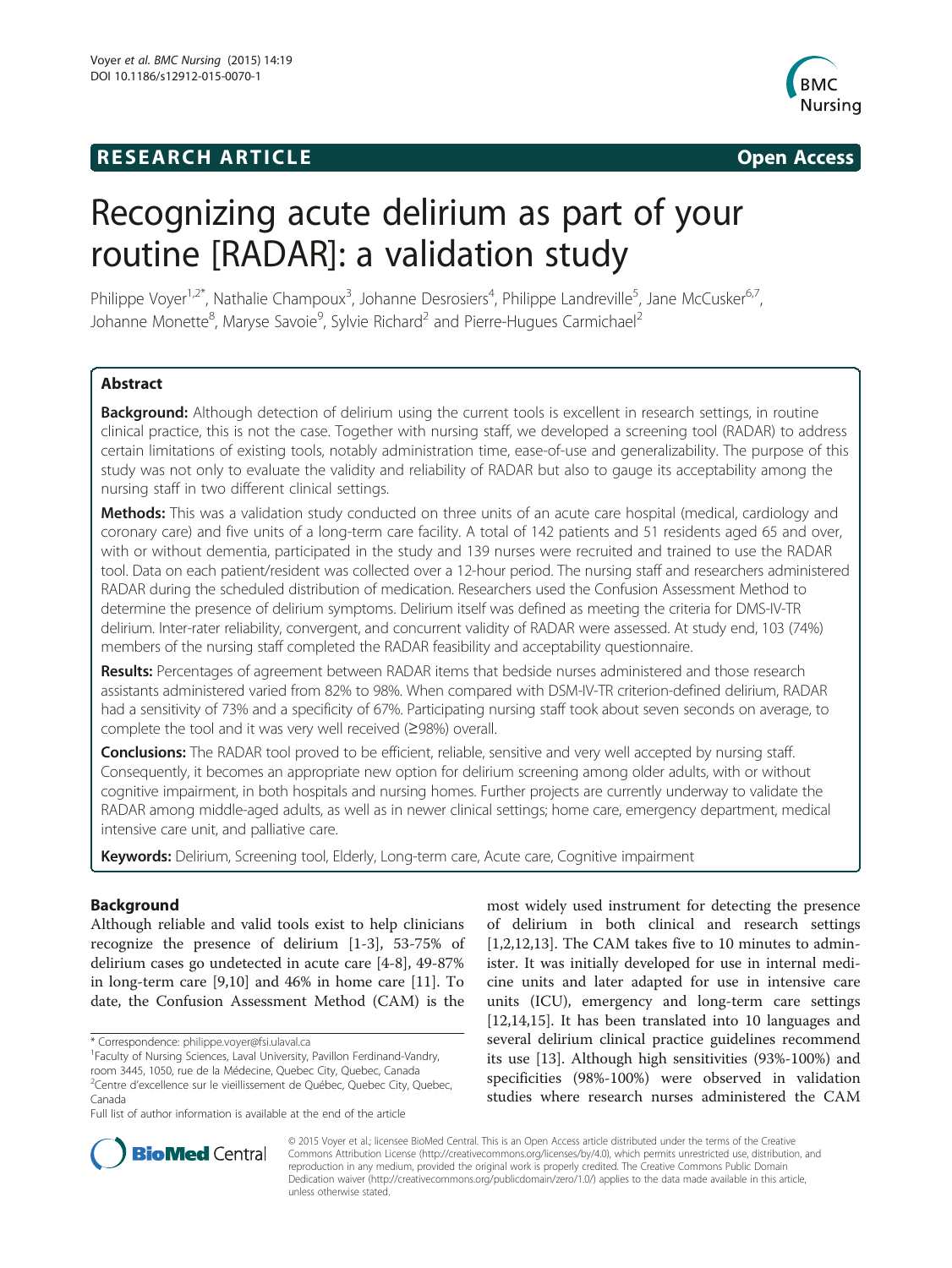[[14\]](#page-12-0), its sensitivity is lower when bedside nurses use it in routine clinical practice (sensitivities and specificities between 19-47% and 98-100% respectively) [[4,6,8](#page-12-0),[16\]](#page-12-0).

Despite the long-established use of the CAM in research, several barriers have hampered efforts to implement the CAM as a screening tool for delirium in clinical settings. Our accumulated research and clinical experience, the criticism of detection tools voiced by bedside nurses, and previously published studies, all led to our decision to tackle the issue of delirium that goes undetected by nurses.

Time constraint is one of the most frequently cited barriers to daily delirium screening [\[17](#page-12-0)-[20\]](#page-12-0). Two systematic reviews recommended the use of delirium tools that require an administration time of from five to 10 minutes [[1,3\]](#page-12-0). In Canada, nurses typically care for 10 patients in acute care hospitals and up to 36 residents in nursing homes. Consequently, if nurses were to screen with the CAM all their patients/residents as recommended, they would have to find 50 to 180 unrestricted minutes in one shift, depending on the clinical setting. Obviously, no bedside nurses have this time available. Besides, this is the minimum amount of time required since more than one assessment over a 24-hour period is often necessary to detect a delirium given its fluctuating nature during the course of the day [\[21](#page-12-0)]. If the assessment is based on a single screening when the patient is doing well, the delirium will go undetected [[22\]](#page-12-0).

Perceived difficulty using the tools is yet another important barrier to delirium screening [\[17](#page-12-0)]. Several factors related to the ease of use of scales have been identified; one being the level of expertise required by the rater [\[1](#page-12-0)]. For example, some of the available delirium tools are designed to be administered by clinicians with psychiatric experience [[23](#page-12-0)]. Given the scarcity of clinicians with such expertise in many clinical settings, these tools might not be used for systematic screening. The quality of the training provided in the use of the tool affects the level of confidence in performing the assessment and has been reported as an important factor in surveys on nurses' attitudes toward delirium screening [[19](#page-12-0)]. Moreover, research has shown that inadequate training can seriously compromise the detection accuracy of the tool [[13,22\]](#page-12-0). The length of the training required in order to use the tool properly and the cost involved in such training, is another barrier to take into account. Tools that require long training are costly for an organization's budget. Another factor that affects screening scale acceptability is how taxing it is for the patient [\[1\]](#page-12-0). Nurses were critical of the need for patients to concentrate and cooperate as it limits the number of assessments that can be done [[7\]](#page-12-0). For instance, the questioning and testing required by some scales [[24](#page-12-0)] may demand too much of an already fragile individual and result in the clinicians deciding to cease screening. Finally,

the screening process can be further complicated by the need to know the patient's baseline functioning [[24](#page-12-0)] or to obtain more information on it by consulting other sources (medical chart, staff and family members). Obtaining knowledge about a patient's usual functioning can present a challenge in settings with high staff or patient turnover (e.g. emergency department) [[25](#page-12-0)] and where such enquiries can be time-consuming.

Other criticism of screening scales relates more to their generalizability and validity. The generalizability of a scale is important. The existing tools were developed for use in specific settings (ICU, emergency, internal medicine, etc.) or among a particular population (cancer patients) [\[26](#page-12-0)].Therefore they may not be suitable for systematic screening for delirium in acute and long-term care settings. Besides, some scales have not been validated for individuals with dementia [[27](#page-12-0)]. This can be problematic, given that dementia is a leading risk factor for delirium [[28\]](#page-12-0) and its prevalence in patients admitted to internal medicine units can reach 42% [\[29\]](#page-12-0). Validity refers to the extent to which a tool accurately measures the underlying construct that it is intended to measure. While certain available instruments, such as the CAM, are based on the Diagnostic and Statistical Manual of Mental Disorders (DSM) criteria for delirium, others measure a broader concept of confusion rather than criterion-defined delirium, and so their usefulness is limited [\[3,30](#page-12-0)]. Repeated assessment of delirium over a short period could also introduce a bias and affect the internal validity of the scale [[31\]](#page-12-0). For example, if the delirium screening tool requires the patients to do a certain task [[32\]](#page-12-0), the patients may improve with repetition and not because of an actual change in functioning. Conversely, fatigue may set in after repeated testing, potentially altering patient performance and leading to false conclusions.

Our research group joined forces with nurses to identify strategies for overcoming the barriers to delirium screening. To address time constraints and the need to do many delirium screenings daily, the tool had to be brief (less than one minute). In addition, since our goal was to limit any additional workload for nurses, the screening had to be integrated into activities already part of nurses' routines. We also identified several key screening tool characteristics to optimize ease of use. To make best use of staff resources, the required level of rater expertise could not be restricted to just a few staff members. For this reason we determined that licenced practical nurses (LPN), as well as registered nurses (RN), should take part in the screening process [LPN have two years of training and work under the supervision of RN]. To foster the raters' confidence in their use of the tool, we compiled a comprehensive training package to be included with the tool, and stipulated that training should take less than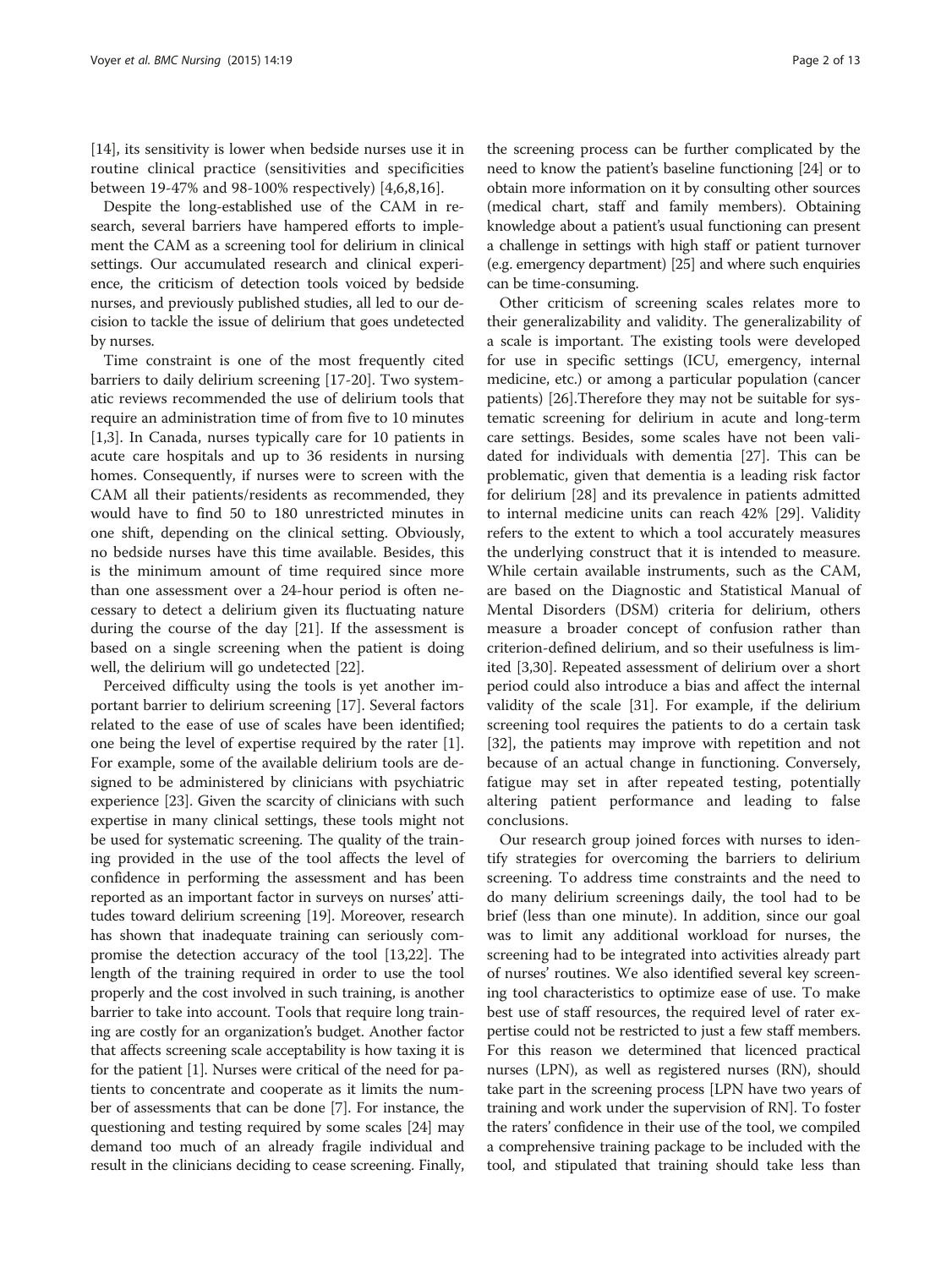45 minutes. To lessen the burden on patients, no direct questioning or testing would be necessary. As mentioned earlier, this also reduces the risk of introducing bias due to repeated testing. To facilitate the screening process, we avoided any need for the rater to know the patient's usual functioning or to obtain information from other sources. Finally, the screening tool had to be based on delirium criteria (i.e., the DSM-IV-TR) and also be valid among the older adults, with or without the cognitive impairment, typically found in acute and long-term care settings. We kept all these considerations in mind at every stage in the development of RADAR.

The RADAR (Repérage Actif du Delirium Adapté à la Routine or Recognizing Acute Delirium As part of your Routine) is a screening tool designed to be administered by nursing staff (LPN and RN) during the scheduled distribution of medications. Since staff give patients medication many times over a 24 hour period, RADAR offers plenty of opportunities for delirium screening. The tool contains three simple observation-based items (yes-no) that are intended to identify the presence of signs of a possible delirium. Completion of the RADAR is based solely on observation of the patient by a member of the nursing staff during their interaction at the scheduled distribution of medication. The patient is not questioned directly, there is no need to seek additional information from other sources (e.g. medical chart, family, etc.) and no need to know the patient's usual functioning. In this paper, we present the results of a large scale study to validate the final version of RADAR (Additional file [1\)](#page-11-0) among older patients/residents in acute and long-term care settings. The following reliability and validation tests will be examined: inter-rater agreement, convergent validity and concurrent validity. Finally, staff perceptions about the RADAR will also be evaluated. Additional file [2](#page-11-0) describes the earlier steps that led to this version.

# Methods

#### Design, settings and selection of participants

This validation study was conducted on three units (medical, cardiology and coronary care) of an acute care hospital (ACH) and five units of a long-term care (LTC) facility. Data collection took place from November 2012 to November 2013. The Research Ethics Boards of each participating facility approved the study: Université Laval, CHU de Québec, and Centre de santé et des services sociaux de la Vieille-Capitale.

#### Patients/residents enrolment

Patients (ACH)/residents (LTC) with, or without a medical diagnosis of dementia in their medical chart were included in the study if they were aged 65 years or over and were given medication on at least two occasions during the day. We excluded anyone with a history of psychiatric illness (specifically psychotic disorders, bipolar disorders and major depressive disorders with psychotic features) and those with intellectual disabilities. A research assistant compiled weekly lists of all eligible patients/residents for each study site. There were different recruitment procedures for individuals with and without cognitive impairment. The presence of cognitive impairment was defined as the presence of any indicators (e.g. dementia, confusion, disorientation, etc.) in the medical chart or reported by the bedside nurse, which could affect the patient/resident's ability to make an informed decision regarding study participation. For individuals with cognitive impairment, institution staff sent an informative letter about the study to the legal guardians or, in the absence of such, to the family member designated as guardian, and invited them to contact the research assistant for further information. This letter was sent to all families. Respondents who agreed to participation on behalf of another were requested to sign proxy consent forms. Each week patients/residents for whom consent was obtained were randomly selected to participate in the study. Direct assent to participation was obtained from individuals deemed to have mild or moderate cognitive impairment (according to the research assistant's clinical judgment). Potential participants from among patients/residents without cognitive impairment were also randomly selected from the weekly list of all those eligible for the study. Their bedside nurse asked them if they would agree to meet with the research assistant to learn about the project. If then they agreed to take part, they were invited to sign the consent form. Up to six patients/ residents were recruited each week.

#### Nursing staff enrolment

Part-time and full-time RNs, LPNs and CPNPs (candidates for the profession of nursing practice) who were working day and evening shifts with at least two months work experience in the selected facility and a minimum of five days on the targeted unit in the previous month were invited to take part in the study. We then sought their informed consent.

# Overview of data collection and measures

Researchers gathered data for each patient/resident over a 12-hour period that took in all potential distributions of medication (08:00, 12:00, 17:00 and HS [at bedtime]). This project involved two research assistants (RAs) per study site. These RAs were one research assistant with a Master's degree in Nursing Sciences and another research assistant with a Master's degree in Experimental Medicine. The first RA, called RA-Delirium, was responsible for using the CAM to determine the presence of delirium and the Hierarchic Dementia Scale (HDS) to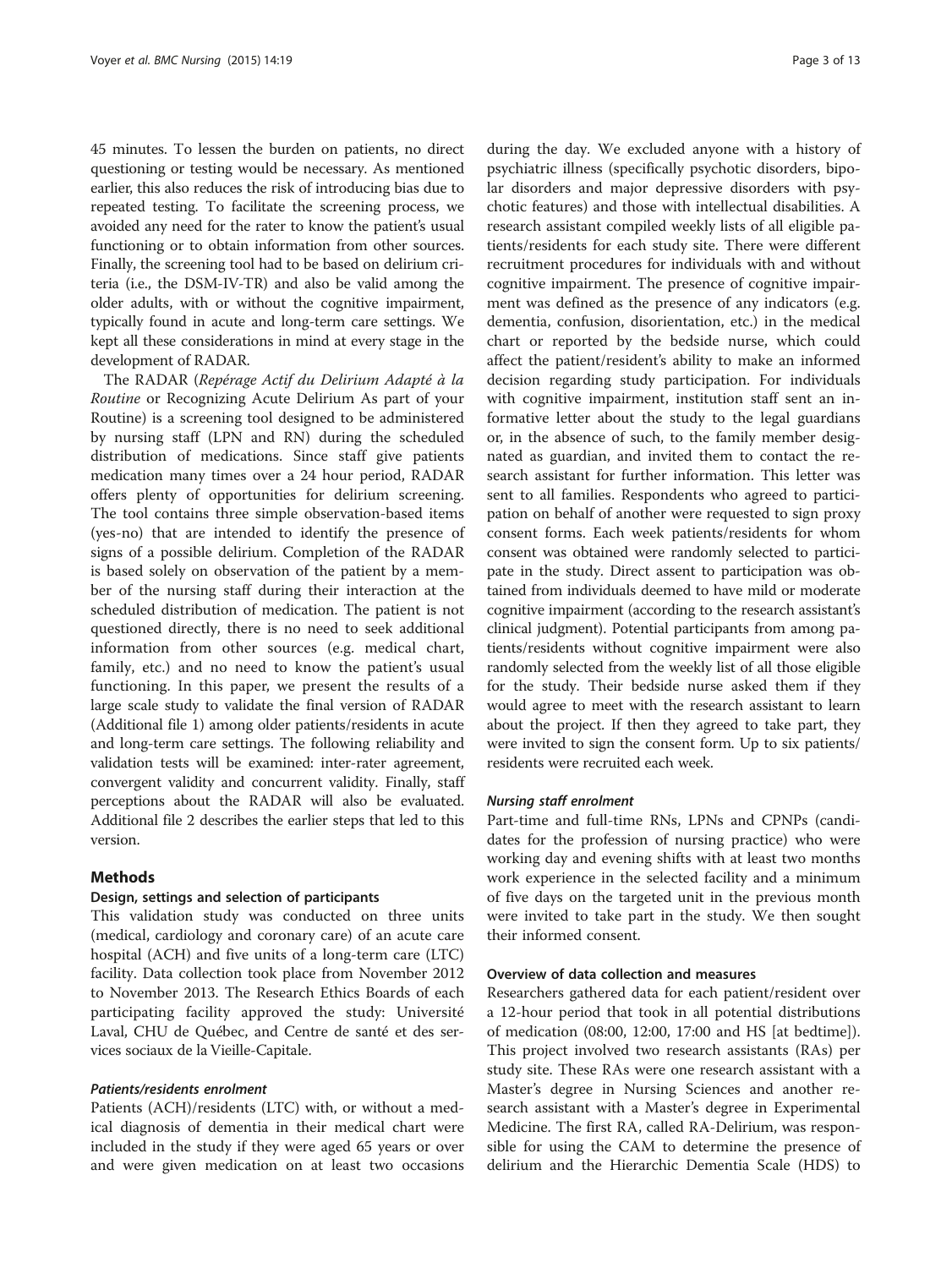assess severity of cognitive impairment. To complete the CAM, RA-Delirium used three data sources (chart, family members, if available, and nursing staff) and before completing the CAM, had to make three structured assessments of delirium symptoms over a seven-hour observation period. The second RA, called RA-RADAR, was blinded to the CAM delirium status of patients/residents and to obtain data for inter-rater reliability testing, also administered RADAR, at exactly the same time as the bedside nurse. In addition, RA-RADAR measured the time bedside nurses took to complete the RADAR and collected the participant's baseline characteristics (age, sex, date of admission, level of functional autonomy, level of comorbidity and type of dementia, if any). The completed RADAR was inserted in the folder containing the medication administration record for each participating patient/resident. Participating nursing staff was instructed to complete RADAR during every scheduled distribution of medication.

At the end of the study, RA-Delirium was also to administer a questionnaire to the participating nursing staff in order to rate their perception of RADAR.

#### **Instruments**

#### Primary measures

The RADAR scale used in this validation study consists of three items: "When you gave the patient his/her medication…1) Was the patient drowsy?; 2) Did the patient have trouble following your instructions?; 3) Were the patient's movements slowed down? A RADAR screening is considered positive when at least one item is checked "Yes".

The presence of delirium symptoms was measured with the CAM, an established and widely used instrument to help in the detection of delirium in both clinical and research settings [[12](#page-12-0)]. This instrument, which takes 10 minutes to complete, was designed to allow nonpsychiatrist clinician to capture the features of delirium specified in the revised third edition of the Diagnostic and Statistical Manual of Mental Disorders (similar to DSM-IV-TR criteria). In this study, delirium was defined as meeting the criteria for DSM-IV-TR delirium (acute onset, fluctuation over the course of the day, altered level of consciousness with inattention and at least one of the following symptoms: memory impairment, disorientation, disorganized speech and perceptual disturbances). The CAM has been shown to be sensitive (94% to 100%) and specific (90% to 95%) compared to the diagnosis of a psychiatrist [[12,13\]](#page-12-0). Following procedures similar to what we used in earlier studies on delirium [[9,33](#page-12-0)], RAs were trained to recognize the symptoms of delirium using the CAM. This involved clinical demonstrations, trial ratings of cases and discussion of findings until such time as there was satisfactory

agreement between the research staff and the principal investigator (PV).

During the course of the study, the RAs assessed a sample of patients ( $n = 37/193$ ; 19% of total sample) simultaneously and independently to check inter-rater reliability on the CAM. Percentage of agreement on each item of the CAM varied from 72% to 100%, while kappa values ranged from 0.30 to 1.

In this validation study the RADAR feasibility and acceptability questionnaire, developed by the research team for Steps 3 and 4 (Additional file [2\)](#page-11-0), was used to collect data on the nursing staff's perceptions of several aspects of RADAR (e.g., ease of use, clarity of items, training required). In addition, it was used to obtain input on strategies to further improve the scale so as to facilitate its implementation in clinical settings.

#### Instruments for descriptive measures

Cognitive impairment severity was assessed by the Hierarchic Dementia Scale (HDS) [\[34](#page-12-0)]. Maximum score for the entire scale is 200 points. Older adults who are cognitively intact generally score the maximum number of points, or close to it [[35](#page-12-0)]. This scale displays almost no floor effect i.e., participants with severe dementia can respond correctly to some of the easiest items and obtain scores other than zero [[36](#page-12-0)]. The HDS has well established validity and reliability [\[35\]](#page-12-0). For example, Ronnberg and Ericsson [[36](#page-12-0)] reported a test-retest reliability of 0.96 (Spearman rho coefficients) and a concurrent validity coefficient of 0.86 between the HDS and the Mini Mental Status Examination. More recently, Engelborghs and colleagues [\[37](#page-12-0)] demonstrated a significant correlation between HDS scores and biological markers of Alzheimer's disease.

Functional autonomy was measured according to the Functional Autonomy Measurement System (SMAF) [[38](#page-12-0)]. This 29-item scale measures functional ability in five areas: activities of daily living (ADL: seven items), mobility (six items), communication (three items), mental functions (five items) and instrumental activities of daily living (IADL: eight items). In this study, we used a modified 20-item version for institutionalized participants (excluding the eight IADL items and one item related to exterior mobility). The disability for each item is scored on a 5-point scale:  $0 =$  independent,  $0.5 =$  with difficulty,  $1 =$  with supervision,  $2 =$  with help and  $3 =$  dependent. This version of the scale has shown good test-retest and inter-rater reliability (ICC of 0.95 and 0.96 respectively) [[39](#page-12-0)]. Higher score is indicative of severe autonomy impairment.

Data extracted from the participants' medical charts included: demographic information (e.g. age, sex, and years since admission), diagnosis of dementia, and other medical diagnoses. Information on medical problems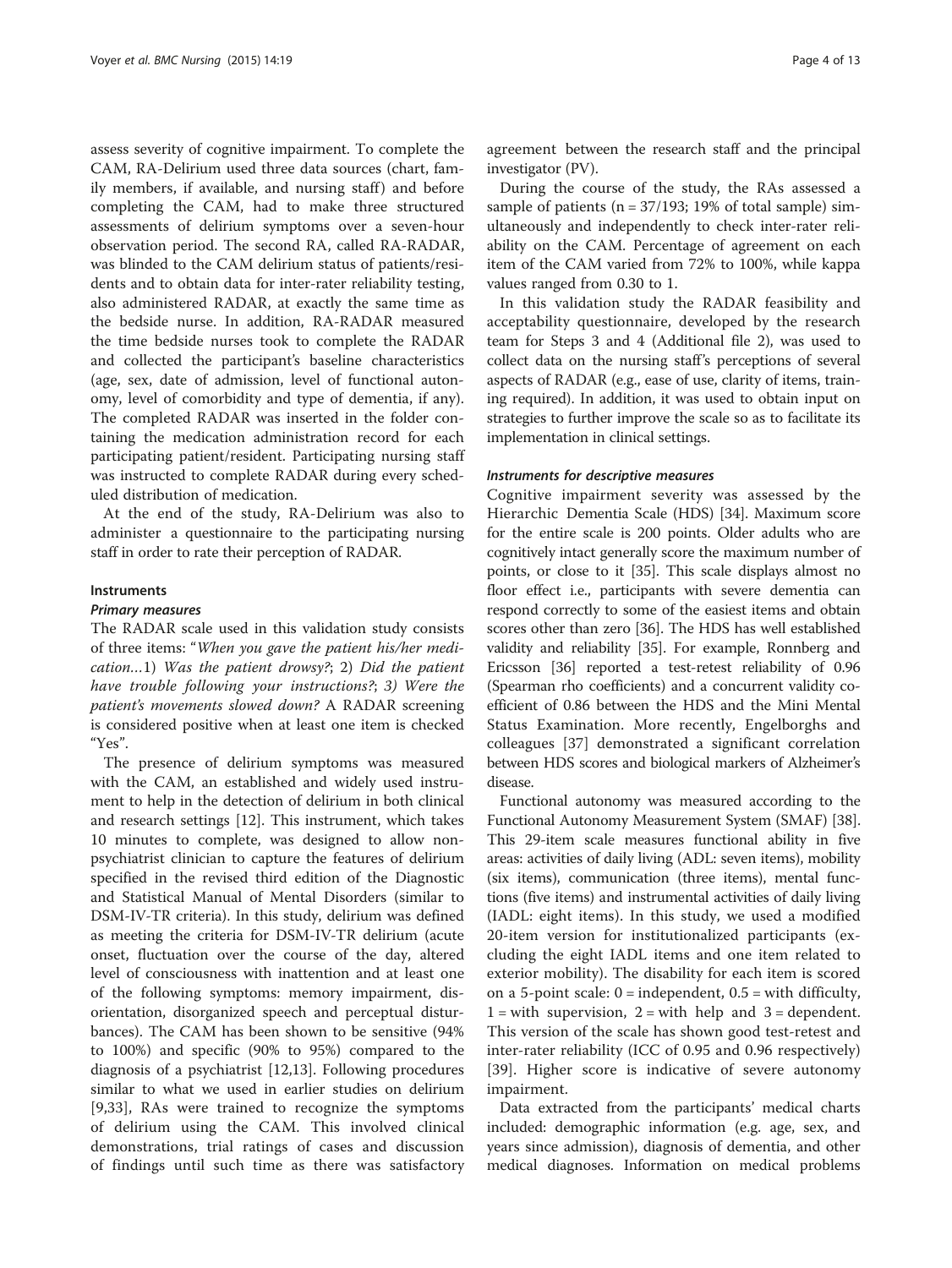was used to compute the Charlson Comorbidity Index [[40\]](#page-12-0), validated as a predictive index for survival among older patients and nursing home residents [\[41,42\]](#page-12-0). The overall score ranges from 0 to 37, with higher scores indicating greater comorbidity.

#### Training nursing staff on the use of RADAR

Training consisted of a 15-minute PowerPoint presentation on delirium, its manifestations as well as instructions on how to administer and score the RADAR items. This presentation included four one-minute videos showing simulated nurse-patient interactions during the medication distribution process. Following each viewing, and to ensure they correctly understood the information, all participants had to complete the RADAR. In addition, the RA gave at least two individual coaching sessions to the participating nurses (RN and LPN). One was conducted at the patient's bedside during the first completion of RADAR by the participating nurse. It consisted of reviewing the completed items for validation. The second individual coaching session took place every four weeks, or as required, and involved reviewing the instruction on how to complete each RADAR item.

#### Statistical analyses

As previously stated, a RADAR screening was deemed positive if at least one of the three items was checked as present. Participants were said to be positive for RADAR if they received at least one positive RADAR in the day. RADAR screenings administered by either the RA-RADAR or the nurse participant were considered in the analyses. As expected, simultaneous administration of RADAR during the day (by RA-RADAR and nurse) was not always feasible. Sometimes, and for various reasons, only the RA administered the RADAR; at other times only the nurse participant. For instance, the RADAR might be in the folder of a patient under the care of a nurse who did not, or was not eligible to participate in the study. Alternatively, the RA-RADAR might have been busy observing another participant on a different unit and therefore, was unavailable. It is also important to note that, because RA-RADAR was not present during night and evening shifts, only nurse-administered RADAR assessments were available for this period (distribution at 17:00 and HS).

For each RADAR item, we evaluated inter-rater reliability between the item administered by the bedside nurse and that administered by the RA-RADAR (simultaneous assessments were conducted in more than 50% of all RADAR administrations). We then quantified the inter-rater agreement using the kappa statistic in conjunction with raw agreement percentages.

Second, the convergent validity between the RADAR items and their corresponding CAM delirium symptom,

as measured by RA-Delirium was evaluated. We computed the proportion of agreement (percent agreement) and kappa values with their confidence intervals. Third, using a DSM-IV-TR criterion-defined delirium as gold standard, we used sensitivities (SE), specificities (SP), positive and negative predictive values (PPV and NPV respectively) and their confidence intervals and calculated the concurrent validity of each RADAR item and the RADAR scale as a whole.

To present the participants' characteristics and the nursing staff's perception concerning the use of RADAR in their clinical practice, researchers used means and standard deviations or frequencies and percentages to describe continuous and discrete variables respectively. All analyses were carried out using SAS for Windows, version 9.3.

#### Results

#### Description of the study population

A total of 589 patients and 90 residents met the eligibility criteria (Figure [1\)](#page-6-0). Of these, 267 (38%) were solicited to participate in the study and 210 (79%) consented. Of those who consented, 17 (7%) were not evaluated (seven revoked their consent, five were discharged home and five others were no longer eligible), leaving a sample for analysis consisting of 142 (74%) patients and 51 (26%) residents. Table [1](#page-6-0) shows the characteristics of these patients/residents. Mean age was 81 years, 37 (19%) had a high level of comorbidity (score ≥8 on the Charlson Comorbidity Index) and 24 (12%) showed substantial deterioration in their functional autonomy  $(score \geq 29)$  on the SMAF). For example, among this latter group, 15 (63%) were completely dependent for personal hygiene, 17 (75%) were dependent for dressing and 15 (63%) were unable to walk. The medical charts of 41 (21%) contained a diagnosis of dementia. A total of 23 (12%) participants met the DSM-IV-TR criteria for delirium.

Descriptive results of the RADAR showed that 64 (33%) participants out of 193 were rated positive for RADAR. Among them, 40 (63%) had one positive RADAR, 16 (25%) had two, six (9%) had three and two (3%) had four RADAR positive out of the four RADAR administrations. Finally, as indicated in Table [2](#page-7-0), the proportion of participants rated positive for RADAR increased with the number of daily RADAR administrations received.

A total of 63 (45%) RN, 70 (50%) LPN and 6 CPNP (4%) consented to take part in the study, representing a recruitment rate of 96%. Mean number of years of experience in nursing and in geriatrics were 10.8  $(SD = \pm 10.3)$  and 9.7  $(SD = \pm 9.2)$  respectively. One hundred and three participants (74%) completed the RADAR feasibility and acceptability questionnaire.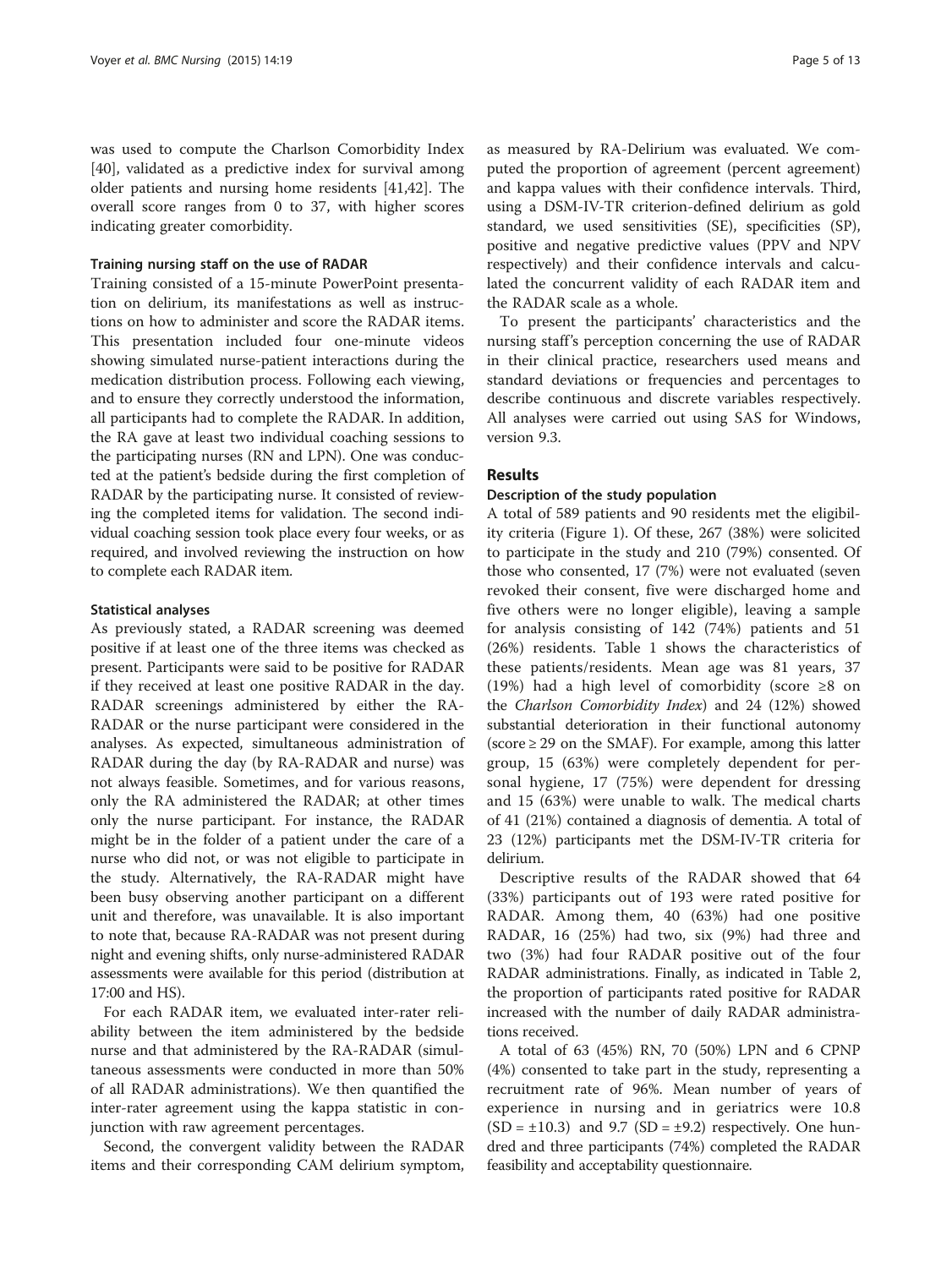<span id="page-6-0"></span>

# Table 1 Characteristics of patients/residents

|                                            | Total $(N = 193)$ |              | Patients = 142 (73.6%) |              | Residents = $51$ (26.4%) |              |
|--------------------------------------------|-------------------|--------------|------------------------|--------------|--------------------------|--------------|
| <b>Variables [Missing]</b>                 | N(%)              | M(SD)        | N(%)                   | M(SD)        | N(%)                     | M(SD)        |
| Age (yrs.)                                 |                   | 80.8 (7.8)   |                        | 79.1 (7.3)   |                          | 85.5 (7.5)   |
| Sex (female)                               | 116(60.1)         |              | 76 (53.5)              |              | 40 (78.4)                |              |
| Diagnosis of dementia (yes)                | 41 (21.2)         |              | 5(3.5)                 |              | 36 (70.6)                |              |
| Types of dementia                          |                   |              |                        |              |                          |              |
| Not specified                              | 3(7.3)            |              | 1(20.0)                |              | 2(5.6)                   |              |
| Alzheimer                                  | 12 (29.3)         |              | 1(20.0)                |              | 11(30.6)                 |              |
| Vascular                                   | 4(9.8)            |              | 2(40,0)                |              | 2(5.6)                   |              |
| Mixed                                      | 19 (46.3)         |              | 1(20.0)                |              | 18 (50.0)                |              |
| Korsakoff                                  | 3(7.3)            |              |                        |              | 3(8.3)                   |              |
| DSM-IV-TR delirium                         | 23(12)            |              | 21 (14.8)              |              | 2(3.9)                   |              |
| Severity of cognitive impairment (HDS) [1] |                   | 162.4 (50.9) |                        | 178.6 (32.0) |                          | 117.5 (65.0) |
| Mild $(≥160)$                              | 142 (74.0)        |              | 123 (87.2)             |              | 19 (37.3)                |              |
| Moderate (between 40 and 160)              | 39 (20.3)         |              | 16(11.4)               |              | 23(45.1)                 |              |
| Severe (≤40)                               | 11(5.7)           |              | 2(1.4)                 |              | 9(17.7)                  |              |
| Level of functional autonomy (SMAF)        |                   | 13.8 (11.6)  |                        | 9.6(8.8)     |                          | 25.4 (10.7)  |
| Mild $<$ 29                                | 169 (87.6)        |              | 138 (97.2)             |              | 31 (60.8)                |              |
| Moderate 29-40                             | 19 (9.8)          |              | 4(2.8)                 |              | 15 (29.4)                |              |
| Severe >40                                 | 5(2.6)            |              |                        |              | 5(9.8)                   |              |
| Level of comorbidity: (CCI)                |                   | 6.1(1.9)     |                        | 5.8(1.9)     |                          | 6.8(1.9)     |
| Severe $\geq 8$                            | 37 (19.2)         |              | 21 (14.8)              |              | 16 (31.2)                |              |
| Number of medications/day                  |                   | 10.1(3.9)    |                        | 10.1(3.8)    |                          | 10.0(4.3)    |
| Number of distributions of meds/day        |                   | 3.6(0.7)     |                        | 3.5(0.7)     |                          | 3.6(0.6)     |

M (SD): Mean (standard deviation); HDS: Hierarchic Dementia Scale; SMAF: Functional Autonomy Measurement System; CCI: Charlson Comorbidity Index.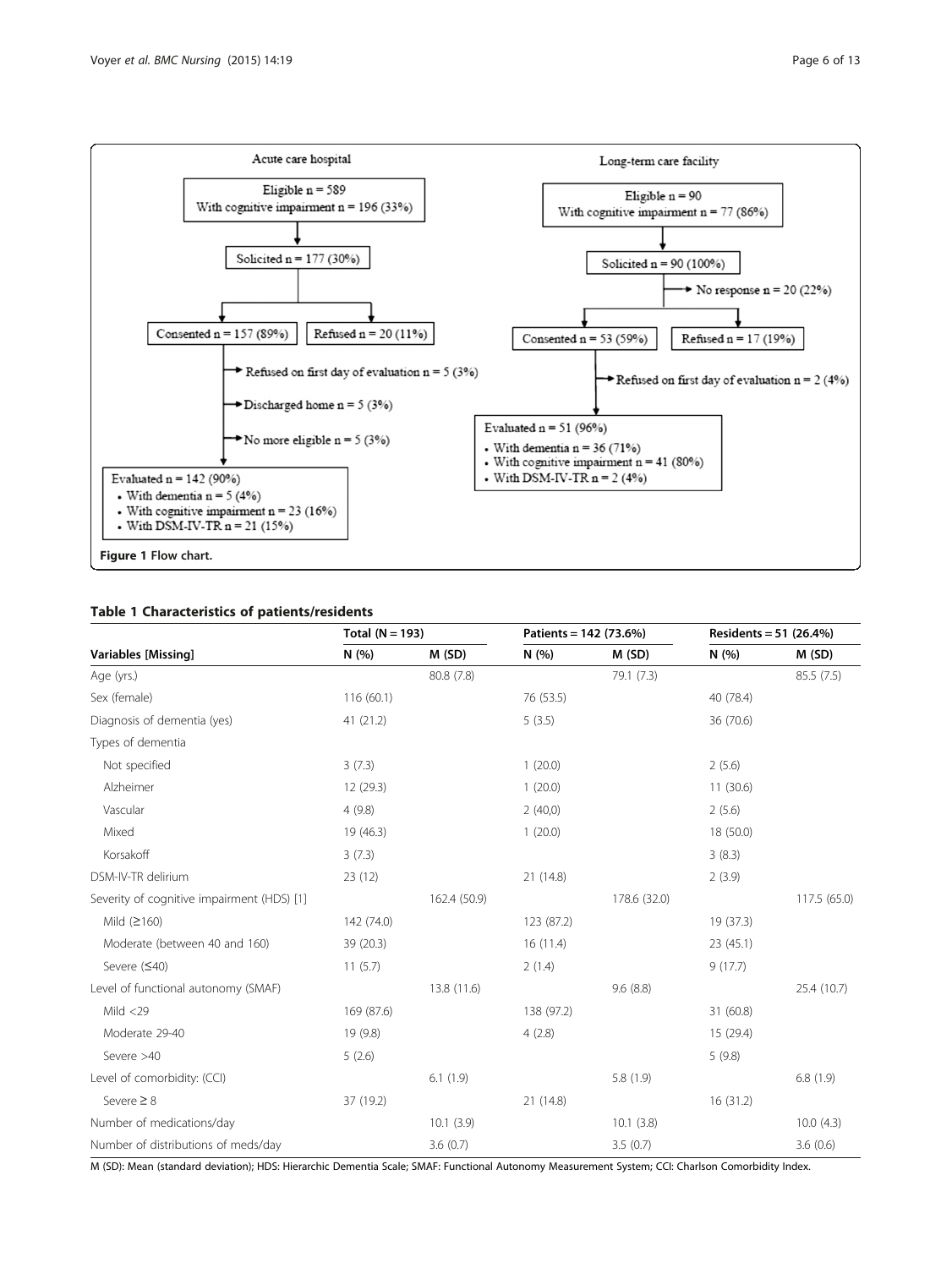#### <span id="page-7-0"></span>Table 2 Proportion of participants rated positive for RADAR according to the number of daily RADAR administrations received

|                                       | Number of daily RADAR administrations |          |          |          |
|---------------------------------------|---------------------------------------|----------|----------|----------|
|                                       |                                       |          |          |          |
| Total $(N = 193)$                     | 18.                                   | 32       | 53       | 60       |
| Positive for RADAR<br>$(33\% n = 64)$ | $2(11\%)$                             | 20 (32%) | 18 (35%) | 24 (40%) |

#### Detailed descriptive data on RADAR

A total of 541 RADAR screenings were administered by bedside nursing staff or RA-RADAR and of those, 98 (18%) were positive (Figure 2). In all the RADAR screenings with a positive score, Item #3 (Were the patient's movements slowed down?) was the most often checked as positive 86 (88%) while Item #1 (Was the patient drowsy? was positive 25 (26%) the least often. More than half 57 (58%) of the RADAR screenings with a positive score had one item checked as present, 26 (27%) had two items checked and 15 (15%) had 3.

## Psychometric properties of the 3-item RADAR Inter-rater reliability of RADAR items

The percentages of agreement between the RADAR items administered by the RA and the bedside nurse varied from 82% to 98% (Table [3](#page-8-0)). Despite this high agreement, the kappa values (0.34 to 0.79) were unstable due to the presence of substantial imbalance in the table's marginal totals. As presented by Byrt and colleagues [[43\]](#page-12-0), this is a manifestation of two paradoxes where, for identical values of agreement, the kappa coefficient can be unduly reduced or increased. It occurs because of a combination of observer bias (when observers disagree on the frequency of the occurrence of a condition) and

prevalence bias (when the frequency of the occurrence of a condition is either very low or very high). In our case the prevalence of DSM-IV-TR delirium was rather low (12%).

# Convergent validity between each RADAR item and the corresponding CAM delirium symptom

The percentages of agreement between the RADAR items and their corresponding CAM symptom ranged from 52% to 85% (Table [4](#page-8-0)). The lowest percentage of agreement was for RADAR Item #2 "…did the patient have trouble following your instructions?" and its corresponding CAM symptom, Inattention. But, this same item also yielded the highest percentage of agreement with Hyper-alert/Agitation. The latter is a combination of the CAM item related to level of consciousness (Item 4 [Hyper-alert]) and Agitation (Item 8). Furthermore, except for this item, percentage of agreement decreases with an increased number of daily CAM assessments on which the CAM item is rated. In other words, when the CAM item is rated based on three daily assessments, percentage of agreement with RADAR is lower than when the CAM item is based on a single daily assessment. It is important to take the number of CAM administrations into account since no clinical settings would ask nursing staff to administer the CAM three times in one shift. Such a request is too demanding time-wise.

# Concurrent validity of RADAR compared with a DSM-IV-TR criterion defined delirium

Table [5](#page-9-0) presents the concurrent validity of RADAR items taken individually compared with a DSM-IV-TR criterion-defined delirium. Item #3 (Were the patient's movements slowed down?) was the best performing item with a sensitivity of 65% and a specificity of 76%.

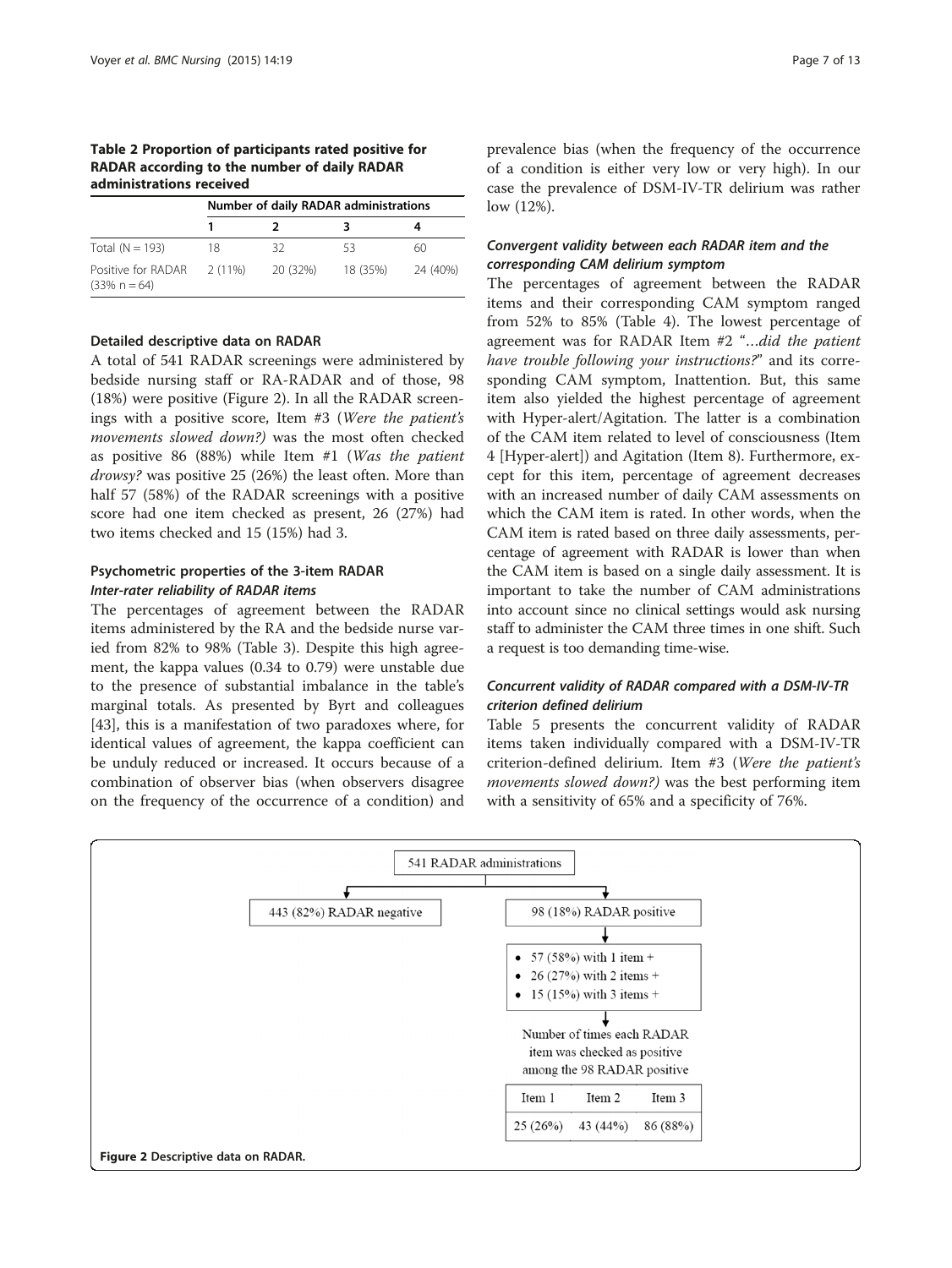| בכומות שכמשים הוועדים ושוכנים וביושלות המונח המונח של הוריטו וס |                |                        |  |  |  |  |  |
|-----------------------------------------------------------------|----------------|------------------------|--|--|--|--|--|
| Number of inter-rater assessments <sup>a)</sup>                 | % of agreement | Kappa [95% CI]         |  |  |  |  |  |
| 201/386 (52.1%)                                                 | 98.0           | 0.79 [0.59-0.99]       |  |  |  |  |  |
| 201/386 (52.1%)                                                 | 92.5           | 0.53 [0.32-0.74]       |  |  |  |  |  |
| 199/386 (51.6%)                                                 | 82.4           | $0.34$ $[0.18 - 0.50]$ |  |  |  |  |  |
|                                                                 |                |                        |  |  |  |  |  |

<span id="page-8-0"></span>Table 3 Inter-rater reliability of RADAR items between research assistant and bedside nurse

a)Radar administration at 08:00 and 12:00 combined.

The concurrent validity of the RADAR scale (Table [6](#page-9-0)) was optimal among participants who underwent three to four RADAR screenings in the day (73% sensitivity with 67% specificity). Among this group  $(n = 113)$ , 34 had a positive RADAR but no DSM-IV-TR delirium (positive predictive value of 19%). Low PPV of RADAR was a matter of concern for our team and so we undertook further analysis to determine the profile of these 34 participants who had positive RADAR but did not meet the DSM-IV-TR criteria for delirium. The analysis revealed that 100% of these individuals had acute cognitive impairment meeting the criteria set for CAM definite delirium (1 case), CAM probable delirium (24 cases), subsyndromal delirium (9 cases), definitions which were presented in an earlier paper [[44](#page-12-0)-[46](#page-13-0)].

Since the number of RADAR administrations influences its sensitivity, we explored whether the number of RADAR items scored as positive was associated with detection of a DSM-TR-IV delirium. We found that each additional positive item of RADAR increased the odds of detecting a delirium by  $43\%$  (OR = 1.43;  $95\%$ )  $CI = 1.16 - 1.77$ .

We also wanted to examine the relationship between the time available to complete a mental health assessment and a tool's sensitivity. Based on our own dataset, we tested the efficiency of RADAR compared to our gold standard, i.e., the CAM and the HDS. In our study, the HDS took 20 minutes on average for completion and the CAM 10 minutes (total 30 minutes). We did three CAM assessments over a 7-hour period. When we took data from the three CAM assessments with the HDS for our efficiency analysis, we found a 100% sensitivity for DSM-IV-TR delirium. However, it took our research staff 50 minutes to obtain these data (Table [7](#page-10-0)). When we removed the data from one CAM assessment, sensitivity was reduced, as was the assessment time. Results showed that RADAR identified 73 times more cases of delirium per minute of interview than three interviews conducted with the CAM and the HDS. It should be remembered that CAM takes 10 minutes to administer and a cognitive test is required prior to its use [\[13](#page-12-0)].

Finally, we examined the concurrent validity of the RADAR scale in different sub-samples of participants (Table [8\)](#page-10-0). Although the sensitivity of the tool remained practically the same for most of the groups, the specificity decreased among participants with cognitive impairment, psychomotor retardation and among the participants in the nursing home. In this last group, prevalence of delirium was low and for this reason, the sensitivity and specificity observed should be interpreted with caution.

Table 4 Convergent validity: Item of RADAR vs. corresponding CAM item

| <b>RADAR</b> items                                 | <b>CAM</b>                         | <b>Number of CAM assessments</b><br>on which the CAM item is rated | % of agreement | Kappa [95% CI]          |
|----------------------------------------------------|------------------------------------|--------------------------------------------------------------------|----------------|-------------------------|
| Item #1, " was the patient drowsy?"                | CAM 4, Level of consciousness,     |                                                                    | 83.9 (162/193) | $0.36$ $[0.19 - 0.53]$  |
|                                                    | <b>Hypoalert</b>                   | 2                                                                  | 76.7 (148/193) | $0.25$ [0.11-0.39]      |
|                                                    |                                    | 3                                                                  | 65.8 (127/193) | $0.15$ $[0.05 - 0.26]$  |
| Item #2, "trouble following                        | CAM 2, Inattention                 |                                                                    | 51.8 (100/193) | $0.08$ $[0.03 - 0.12]$  |
| your instructions?"                                |                                    | 2                                                                  | 43.5 (84/193)  | $0.08$ $[0.03 - 0.12]$  |
|                                                    |                                    | 3                                                                  | 35.8 (69/193)  | $0.08$ $[0.03 - 0.12]$  |
| Item #2, "trouble following<br>your instructions?" | CAM 4 and 8, Hyper-alert/Agitation |                                                                    | 85 (164/193)   | $0.16$ $[-0.02 - 0.33]$ |
|                                                    |                                    | 2                                                                  | 85 (164/193)   | $0.16$ [-0.02-0.33]     |
|                                                    |                                    | 3                                                                  | 85 (164/193)   | $0.16$ $[-0.02 - 0.33]$ |
| Item #3, "movements                                | CAM 9, Psychomotor retardation     |                                                                    | 76.6 (147/192) | $0.40$ $[0.25 - 0.54]$  |
| slowed down?"                                      |                                    | 2                                                                  | 76.0 (146/192) | $0.43$ [0.29-0.57]      |
|                                                    |                                    | 3                                                                  | 75.0 (144/192) | $0.42$ [0.28-0.56]      |

CAM: Confusion Assessment Method.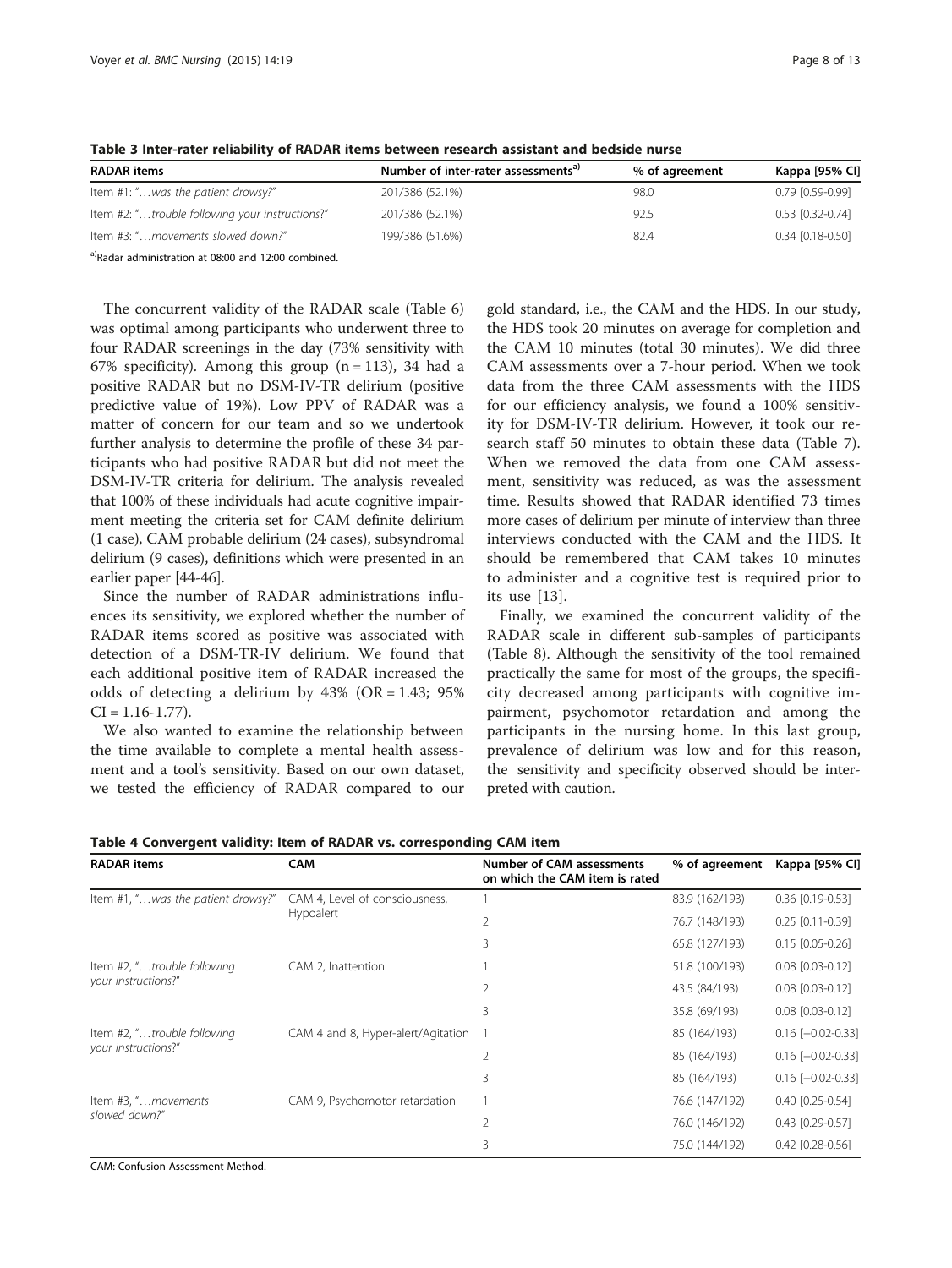| <b>RADAR</b> items                              | Sensitivity %<br>[95% CI] | Specificity %<br>[95% CI] | Positive, predictive value,<br>% [95% CI] | Negative, predictive value<br>% [95% CI] |  |
|-------------------------------------------------|---------------------------|---------------------------|-------------------------------------------|------------------------------------------|--|
| Item #1: " was the patient drowsy?"             | 26.1 [10.2-48.4]          | 94.1 [89.4-97.1]          | 37.5 [15.2-64.6]                          | 90.4 [85.1-94.3]                         |  |
| ltem #2: "trouble following your instructions?" | 21.7 [7.5-43.7]           | 86.5 [80.4-91.2]          | 17.9 [6.1-36.9]                           | 89.1 [83.3-93.4]                         |  |
| Item #3: "movements slowed down?"               | 65.2 [42.7-83.6]          | 76.3 [69.2-82.5]          | 27.3 [16.1-41.0]                          | 94.2 [88.8-97.4]                         |  |

<span id="page-9-0"></span>Table 5 Concurrent validity of RADAR items compared with a DSM-IV-TR criterion-defined delirium

CI: Confidence interval.

# Perception of nursing staff concerning the use of RADAR in their clinical practice

The great majority of respondents (RN and LPN) found that (Table [9\)](#page-11-0): 1) the items of RADAR were easy to understand (103 or 100%), 2) they had sufficient knowledge to be able to answer the items (102 or 99%), 3) the scheduled medication distribution process was a good time to carry out patient observation (102 or 100%) and, 4) completing RADAR did not result in an important increase in their workload (100 or 99%). Mean completion time for the RADAR scale was  $7.2$  seconds  $(SD = 4.4)$ .

# **Discussion**

RADAR was developed with the aim of improving the recognition of delirium by addressing several limitations of current delirium tools, mostly related to their administration time, ease of use, generalizability and validity for clinical practice. The results of this study show that RADAR is a brief screening tool, one that nursing staff find easy to use, with psychometric properties supporting its use among older patients and residents with, or without, cognitive impairment. It was shown as well in Table [4](#page-8-0) that the RADAR items can capture the hypoactive and hyperactive features of delirium.

It took nurses seven seconds on average to complete the 3-item RADAR; a definite improvement over the five to 15 minutes administration time that some of the existing delirium screening tools require. Less than one minute of nursing time per 24-hour period required to conduct four delirium assessments means that repeated assessments of delirium can be done without significantly increasing nurses' burden. This is supported by the fact that 99% of nursing staff who completed the RADAR feasibility and acceptability questionnaire at the study end, stated that completing RADAR did not result in an important increase in their workload. As previously

mentioned, the fluctuating nature of delirium throughout the day means frequent mental health assessments should be an essential feature of any screening instrument. But, to ensure frequency, the instrument should only take a short time to administer. This study showed that the probability of getting a positive RADAR increases with the number of daily RADAR screenings (11% of RADAR positive among participants with one RADAR screening per day vs. 40% for those with four per day).This finding reinforces the need for frequent daily screening of delirium and RADAR with its 7 seconds administration time and its approval rating from clinical staff, is certainly a new option to consider for clinical practice.

The several strategies put forward to maximize easeof-use of RADAR by nursing staff appear to have been successful since all RN and LPN who completed the RADAR feasibility and acceptability questionnaire reported that RADAR items were easy to understand and easy to rate by observing the patient during the medication distribution process. Participating staff also found the insertion of the RADAR scale into the folder containing the medication administration records was practical. It should be noted that throughout all four steps leading to the final version of RADAR, the researchers consulted nurses to obtain their input about RADAR, in particular on how easy the scale was to use in their clinical settings. The RADAR training program in its present form is an example of improvements that emerged from those discussions. Because of its short duration (less than 15 minutes excluding bedside coaching sessions) the training package of instructions, videos with case-based scenarios and one-on-one bedside coaching sessions, is quite easy to implement, even in fast-paced clinical settings (see [www.](http://www.fsi.ulaval.ca/RADAR) [fsi.ulaval.ca/RADAR\)](http://www.fsi.ulaval.ca/RADAR). The results of our study support the use of multi-faceted training since 98% of respondents found the information given during the RADAR training

Table 6 Concurrent validity of RADAR compared with a DSM-IV-TR criterion-defined delirium according to the number of daily RADAR administrations

| Number of RADAR administrations (N) | Sensitivity %<br>[95% CI] | Specificity %<br>[95% CI] | Positive, predictive value,<br>% [95% CI] | Negative, predictive value,<br>% [95% CI] |  |
|-------------------------------------|---------------------------|---------------------------|-------------------------------------------|-------------------------------------------|--|
| 1 to 4, (193)                       | 65.2 [42.7-83.6]          | 71.2 [63.7-77.9]          | 23.4 [13.8-35.7]                          | 93.8 [88.1-97.3]                          |  |
| $1-2, (80)$                         | 58.3 [27.7-84.4]          | 77.9 [66.2-87.1]          | 31.8 [13.9-54.9]                          | 91.4 [81.0-97.1]                          |  |
| $3-4, (113)$                        | 72.7 [39.0-94.0]          | 66.7 [56.6-75.7]          | 19.0 [8.6-34.1]                           | 95.8 [88.1-99.1]                          |  |
|                                     |                           |                           |                                           |                                           |  |

CI: Confidence interval.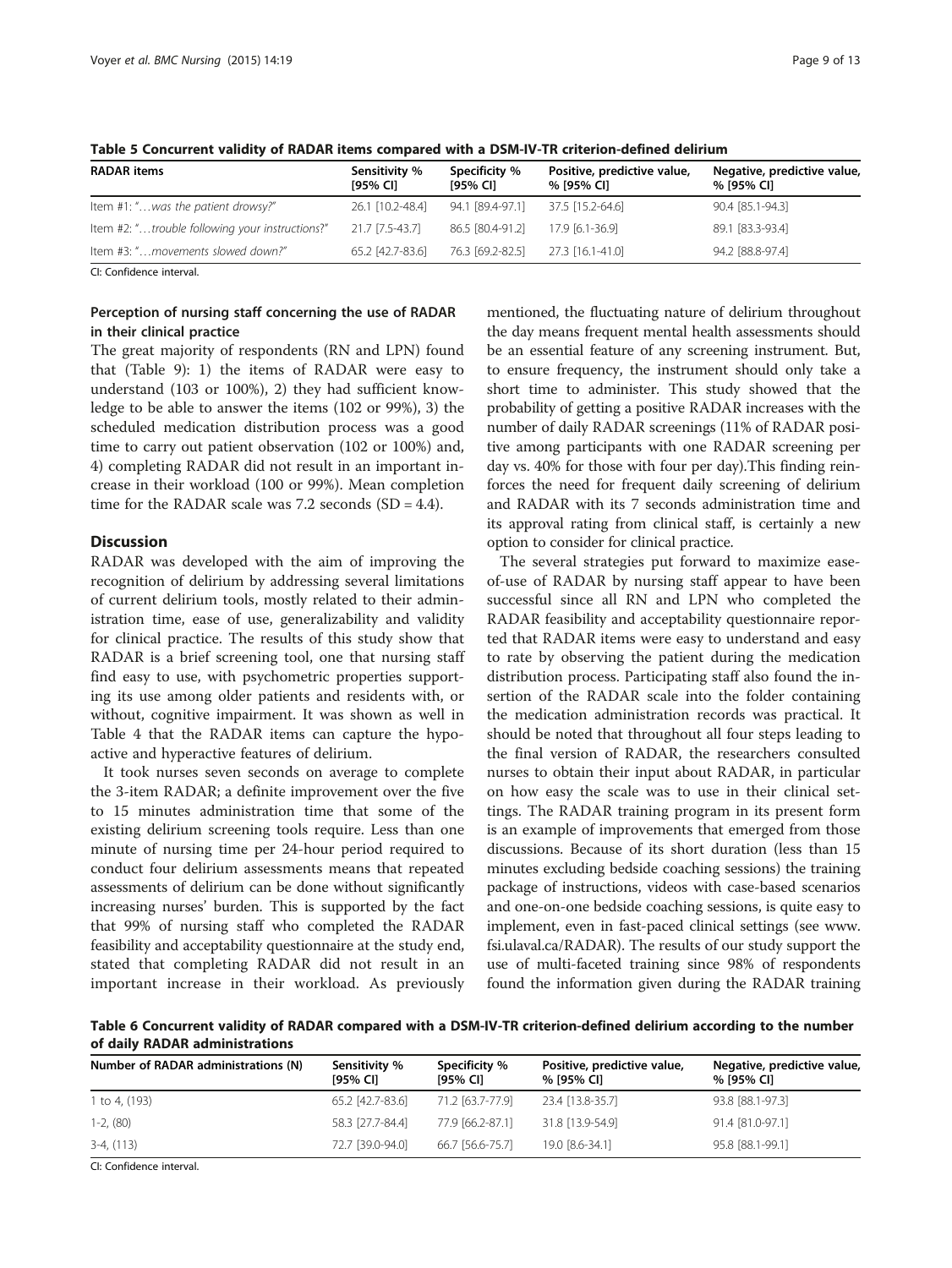| Number of daily CAM assessments | Time required (min) | Sensitivity  | <b>Specificity</b> | Relative detection efficacy <sup>a)</sup> |
|---------------------------------|---------------------|--------------|--------------------|-------------------------------------------|
| $3$ CAM $+$ 1 HDS               | $30 + 20 = 50$      | 100% (23/23) | 95% (162/170)      |                                           |
| $2$ CAM $+$ 1 HDS               | $20 + 20 = 40$      | 91% (21/23)  | 98% (167/170)      | 1.14                                      |
| $1$ CAM $+$ 1 HDS               | $10 + 20 = 30$      | 78% (18/23)  | 98% (167/170)      | 1.30                                      |
| RADAR                           | $4 * 7$ sec. = 0.5  | 73% (8/11)   | 67% (68/102)       | 73                                        |

<span id="page-10-0"></span>Table 7 Detection efficacy of RADAR (3–4 RADAR administrations)

CAM: Confusion Assessment Method; HDS: Hierarchic Dementia Scale.

a)The relative detection efficacy compares the number of successfully detected cases per minute using various assessments to our gold standard of 3 CAM interviews and one HDS.

was sufficient for them to feel confident using the tool. In addition, the high percentage of agreement observed between the RADAR administered by the RA and that administered by beside nurses, indicates that the training given succeeded in conveying clear instructions about the proper use of the tool. The efficacy of multi-faceted training to improve nurses' knowledge about delirium and its recognition has also been demonstrated in the literature [\[47](#page-13-0)].

The sensitivity and specificity values shown by the RADAR are in accordance with the general expectations of a screening tool: achieving fairly high sensitivity while guaranteeing appropriate clinical specificity. As expected, given the fluctuating nature of delirium that necessitates repeated assessments throughout the day, we observed the highest sensitivity among participants whose RADAR score was based on 3–4 daily RADAR screenings. Among this particular group, RADAR was found to be sensitive (73%) and moderately specific (67%) for a delirium according to the DSM-IV-TR criteria. It should be noted that RADAR took 7 seconds on average and more than 50% of the time RADAR was completed by LPN. These results compare relatively well with the performance of other delirium tools. For example, although the CAM has been shown sensitive (94% to 100%) and specific (90% to 95%) for delirium in validation studies [[14](#page-12-0)], lower sensibilities (19% to 47%) were obtained in studies that approximated actual clinical practice [\[4,6,8,13](#page-12-0)]. In routine clinical practice, conditions may not always be optimal for screening (e.g. lack of proper training in the use of the CAM, CAM ratings done with extremely brief cognitive assessment, or the presence of a large population with dementia) [[13](#page-12-0)].

RADAR can be used as a screening scale for delirium. Or, RADAR could also screen individuals for signs of delirium in order to refer them for more in-depth delirium testing when a positive score is obtained; a method suggested by other researchers [\[32](#page-12-0)]. With this method, the clinical implication for the false-positive in the context of delirium screening has no serious consequences on the nursing staff workload. Administering a more comprehensive delirium tool to the false-positive patients is still more time-efficient than conducting systematic screening of all patients using this same tool. It is important not to forget that only 18% of all administration of RADAR ended with a positive. It is also worth noting that further analysis revealed all the false-positive participants (34 participants with a positive RADAR but no DSM-IV-TR delirium) were meeting other criteria sets used in the literature for delirium or subsyndromal delirium [\[44](#page-12-0)[,48-51](#page-13-0)].

To address a limitation of existing delirium screening tools with regards to their generalizability, we included patients and residents, both with and without dementia in this validation study. Due to the relatively small number of participants in each group, in-depth analysis of the performance of RADAR among these different subgroups was not possible. However, our results showed that nursing staff in both acute and long-term care settings found the RADAR easy to use and this despite a 21% prevalence of dementia in the overall study sample.

This study has several strengths. First, delirium and its symptoms were measured using an instrument recognized for its psychometric properties (i.e., the CAM). Second, ratings of delirium with the CAM were based

Table 8 Concurrent validity of RADAR compared with a DSM-IV-TR criterion-defined delirium in different sub-samples of participants (based on 3 to 4 RADAR administrations  $N = 113$ )

| Sub-samples of participants (n)    | Sensitivity %<br>[95% CI] | Specificity %<br>$[95%$ CI] | Positive, predictive value,<br>% [95% CI] | Negative, predictive value,<br>% [95% CI] |
|------------------------------------|---------------------------|-----------------------------|-------------------------------------------|-------------------------------------------|
| With cognitive impairment, (42)    | 71.4 [29.0-96.3]          | 42.9 [26.3-60.6]            | 20.0 [6.8-40.7]                           | 88.2 [63.6-98.5]                          |
| Without cognitive impairment, (71) | 75.0 [19.4-99.4]          | 79.1 [67.4-88.1]            | 17.6 [3.8-43.4]                           | 98.1 [90.1-100.0]                         |
| With psychomotor retardation, (46) | 70.0 [34.8-93.3]          | 44.4 [27.9-61.9]            | 25.9 [11.1-46.3]                          | 84.2 [60.4-98.9]                          |
| Patients (hospital), (73)          | 70.0 [34.8-93.3]          | 81.0 [69.1-89.8]            | 36.8 [16.3-61.6]                          | 94.4 [84.6-98.8]                          |
| Residents (nursing home), (40)     | 100.0 [2.5-100.0]         | 43.6 [27.8-60.4]            | $4.3$ $[0.1 - 21.9]$                      | 100.0 [80.5-100.0]                        |
| $C1$ , $C = R$ denotes the second  |                           |                             |                                           |                                           |

CI: Confidence interval.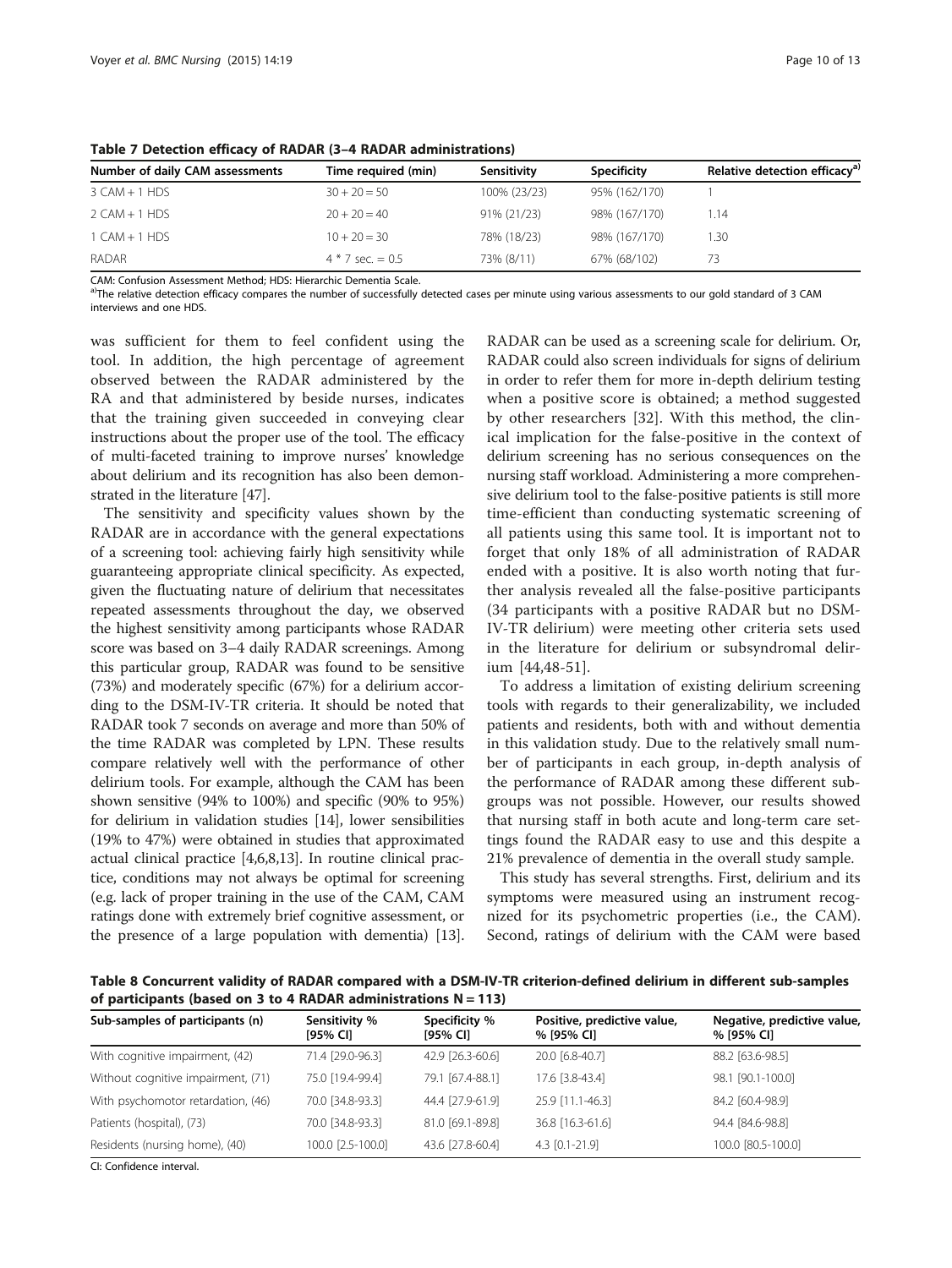#### <span id="page-11-0"></span>Table 9 Feasibility and acceptability of RADAR by nursing staff ( $N = 103$ )

| Do you agree with the following statements? [Missing]                                                            | Agree n (%) | Disagree n (%) |
|------------------------------------------------------------------------------------------------------------------|-------------|----------------|
| The RADAR items are easy to understand.                                                                          | 103 (100.0) |                |
| It's easy to answer the RADAR items by observing the patient during the medication distribution process.         | 103 (100.0) |                |
| I have sufficient knowledge to be able to answer the RADAR items.                                                | 102 (99.0)  | 1(1.0)         |
| I found the insertion of RADAR in the folder containing the medication distribution record convenient.           | 102 (99.9)  | 1(1.0)         |
| The medication distribution process is a good time to carry out patient observation.                             | 102 (99.9)  | 1(1.0)         |
| The knowledge provided in the RADAR training package was sufficient for me to feel competent using the tool [2]. | 99 (98.0)   | 2(2.0)         |
| Completing the RADAR does not result in an important increase in my workload [2].                                | 100 (99.0)  | 1(1.0)         |

on a 7-hour observation period as well as additional sources of information (staff and family members, medical chart review and a baseline cognitive assessment). Third, in order to minimize contamination bias, the research assistant responsible for collecting data related to RADAR was blinded to the delirium status of patients/ residents.

The study findings should be interpreted in light of the following limitations. Despite the high recruitment rate of nursing staff, 25% did not complete the RADAR feasibility and acceptability questionnaire at study end, which may have introduced a non-response bias. However, except for three participants who decided to withdraw their consent (out of 139 participants), participating staff's reasons as to why questionnaires were not completed as planned (maternity, vacation, sick leave, transfer, end of contract), were unrelated to any factors that could have negatively affected their perception of the tool. For this reason, we believe the likelihood of a non-response bias is minimal. Another limitation of this study relates to the DSM criteria used to define delirium. First, one of the requisite criteria of the DSM-IV-TR edition is the presence of an alleged medical cause of delirium. Identifying a specific medical cause of delirium among older patients/ residents can be quite difficult, given the high level of comorbidity among this population and so was not possible in this study. Exclusion of this criterion may have inflated the prevalence rates for delirium. Besides, since the start of this study, a newer version of the DSM has been published (DSM-5) in which changes were made regarding the criteria set for delirium. We did further analysis applying these criteria to our sample and we ended up having the same number of cases of delirium with the exact same participants. In other words, based on our sample, the application of the DSM-IV-TR versus the DSM-V criteria does not change the results in Table [6](#page-9-0). Finally, observation of the patient during distribution of medication is necessary to score the RADAR. If a patient does not take any medication during hospitalisation, using the RADAR is of limited value. Future study should test the validity of the RADAR when administered following other clinical activities.

# Conclusion

Since RADAR is efficient, reliable, sensitive and very well accepted by nursing staff, it can be viewed as an appropriate new option for delirium screening among older adults with, or without cognitive impairment, in both hospitals and nursing homes. Other projects are now underway to validate the RADAR among another population (e.g., middle-aged adults) as well as in other clinical settings, such as home care, emergency department, medical intensive care unit, and palliative care.

# Additional files

[Additional file 1:](http://www.biomedcentral.com/content/supplementary/s12912-015-0070-1-s1.docx) Recognizing acute delirium as part of your Routine. [Additional file 2:](http://www.biomedcentral.com/content/supplementary/s12912-015-0070-1-s2.docx) Steps leading to the final version of RADAR.

#### Abbreviations

CAM: Confusion assessment method; DSM: Diagnostic and statistical manual of mental disorders; LPN: Licenced practical nurse; RN: Registered nurse; CPNP: Candidate to the profession of nursing practice; RA: Research assistant; HDS: Hierarchic dementia scale; SMAF: Functional autonomy measurement system; CCI: Charlson comorbidity index; SE: Sensitivity; SP: Specificity; PPV: Positive predictive value; NPV: Negative predictive value; M: Mean; SD: Standard deviation; CI: Confidence interval.

#### Competing interests

The authors declare that they have no competing interests.

#### Authors' contributions

PV conceived and supervised all phases of the study. NC, JD, PL JM, JMC and MS contributed to the design of this study. PHC carried out the statistical analysis and SR supervised data collection and drafted the manuscript. All authors read and approved the final manuscript.

#### Acknowledgements

This work was supported by a grant from the Canadian Institutes of Health Research (#221803) and the Réseau Québécois de Recherche sur le Vieillissement. Financial support was also received from the Saint-Sacrement Hospital Foundation.

#### Author details

<sup>1</sup> Faculty of Nursing Sciences, Laval University, Pavillon Ferdinand-Vandry, room 3445, 1050, rue de la Médecine, Quebec City, Quebec, Canada. <sup>2</sup>Centre d'excellence sur le vieillissement de Québec, Quebec City, Quebec, Canada. <sup>3</sup>Institut Universitaire de Gériatrie de Montréal, Département de médecine familiale, Montreal University, Montreal, Quebec, Canada. <sup>4</sup>Faculty of Medicine and Health Sciences, Sherbrooke University, Sherbrooke, Quebec, Canada. <sup>5</sup>École de psychologie, Laval University, Quebec City, Quebec, Canada. <sup>6</sup> St. Mary's Research Centre, St Mary's Hospital, Montreal, Quebec, Canada. <sup>7</sup> Department of Epidemiology, Biostatistics and Occupational Health,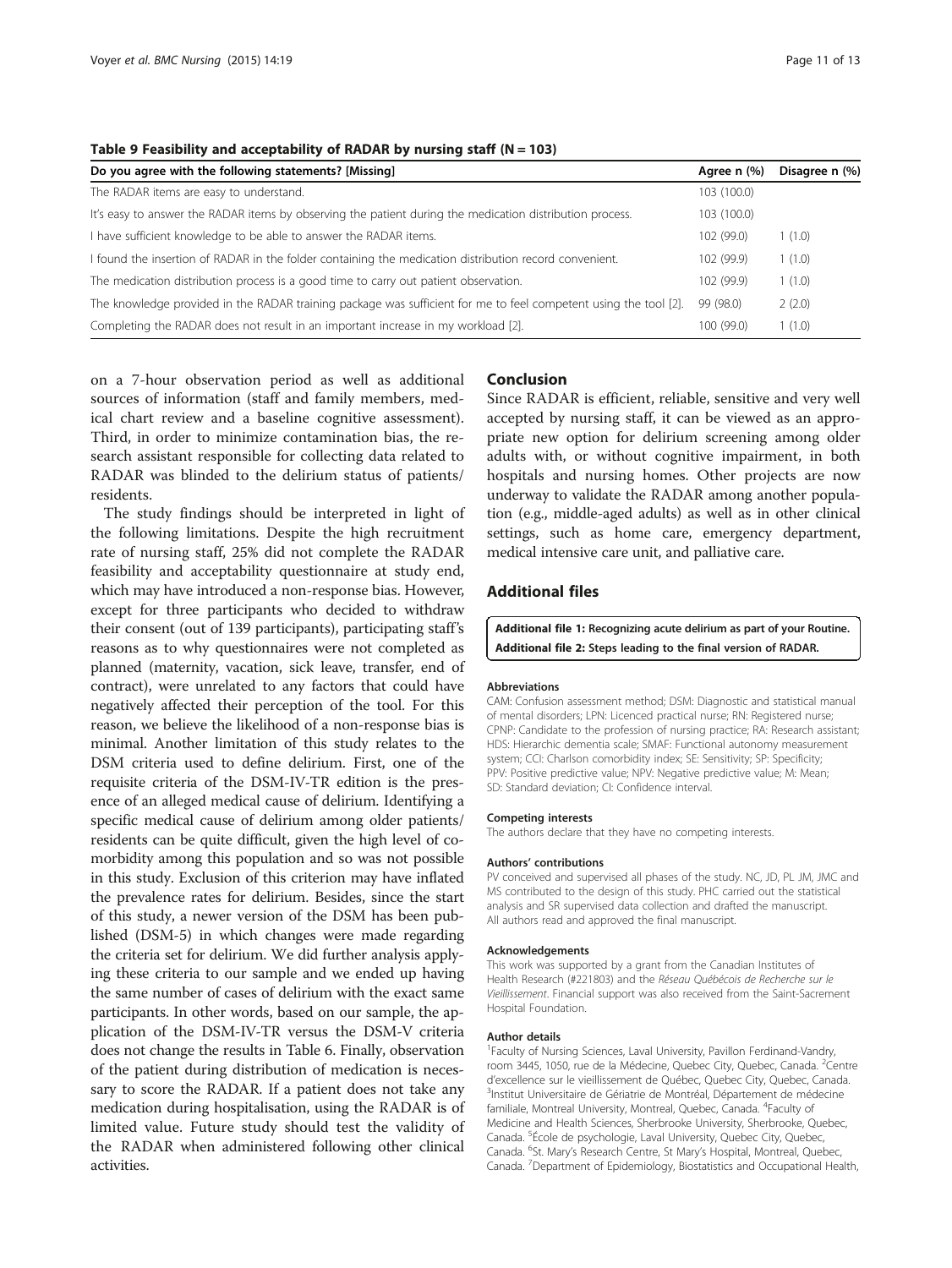<span id="page-12-0"></span>McGill University, Montreal, Quebec, Canada. <sup>8</sup>Division of Geriatric Medicine, Jewish General Hospital and Donald Berman Maimonides Geriatric Center, Montreal, Quebec, Canada. <sup>9</sup>Ste. Anne Hospital, McGill University, Montreal, Quebec, Canada.

#### Received: 6 November 2014 Accepted: 18 March 2015 Published online: 01 April 2015

#### References

- 1. Schuurmans MJ, Deschamps PI, Markham SW, Shortridge-Baggett LM, Duursma SA. The measurement of delirium: review of scales. Res Theory Nurs Pract. 2003;17(3):207–24.
- 2. Wong CL, Holroyd-Leduc J, Simel DL, Straus SE. Does this patient have delirium?: value of bedside instruments. JAMA. 2010;304(7):779–86.
- 3. Adamis D, Sharma N, Whelan PJ, Macdonald AJ. Delirium scales: A review of current evidence. Aging Ment Health. 2010;14(5):543–55.
- 4. Rice KL, Bennett M, Gomez M, Theall KP, Knight M, Foreman MD. Nurses' recognition of delirium in the hospitalized older adult. Clin Nurse Specialist CNS. 2011;25(6):299–311.
- 5. Elie M, Rousseau F, Cole M, Primeau F, McCusker J, Bellavance F. Prevalence and detection of delirium in elderly emergency department patients. Cmaj. 2000;163(8):977–81.
- 6. Inouye SK, Foreman MD, Mion LC, Katz KH, Cooney Jr LM. Nurses' recognition of delirium and its symptoms: comparison of nurse and researcher ratings. Arch Intern Med. 2001;161(20):2467–73.
- 7. Mistarz R, Eliott S, Whitfield A, Ernest D. Bedside nurse-patient interactions do not reliably detect delirium: an observational study. Aust Crit Care. 2011;24(2):126–32.
- 8. Van Eijk MM, van den Boogaard M, Van Marum RJ, Benner P, Eikelenboom P, Honing ML, et al. Routine use of the confusion assessment method for the intensive care unit: a multicenter study. Am J Respir Crit Care Med. 2011;184(3):340–4.
- 9. Voyer P, Richard S, Doucet L, Danjou C, Carmichael PH. Detection of delirium by nurses among long-term care residents with dementia. BMC Nurs. 2008;7(1):4.
- 10. Voyer P, Richard S, McCusker J, Cole MG, Monette J, Champoux N, et al. Detection of delirium and its symptoms by nurses working in a long term care facility. J Am Med Dir Assoc. 2012;13(3):264–71.
- 11. Malenfant P, Voyer P. Detecting delirium in older adults living at home. J Community Health Nurs. 2012;29(2):121–30.
- 12. Inouye SK, Van Dyck CH, Alessi CA, Balkin S, Siegal AP, Horwitz RI. Clarifying confusion: the confusion assessment method. A new method for detection of delirium. Ann Intern Med. 1990;113(12):941–8.
- 13. Wei LA, Fearing MA, Sternberg EJ, Inouye SK. The Confusion Assessment Method: a systematic review of current usage. J Am Geriatr Soc. 2008;56:823–30.
- 14. Ely EW, Inouye SK, Bernard GR, Gordon S, Francis J, May L, et al. Delirium in mechanically ventilated patients: validity and reliability of the confusion assessment method for the intensive care unit (CAM-ICU). JAMA. 2001;286(21):2703–10.
- 15. Dosa D, Intrator O, McNicoll L, Cang Y, Teno J. Preliminary derivation of a Nursing Home Confusion Assessment Method based on data from the Minimum Data Set. J Am Geriatr Soc. 2007;55(7):1099–105.
- 16. Lemiengre J, Nelis T, Joosten E, Braes T, Foreman M, Gastmans C, et al. Detection of delirium by bedside nurses using the confusion assessment method. J Am Geriatr Soc. 2006;54(4):685–9.
- 17. Brummel NE, Vasilevskis EE, Han JH, Boehm L, Pun BT, Ely EW. Implementing delirium screening in the ICU: secrets to success. Crit Care Med. 2013;41(9):2196–208.
- 18. Eastwood GM, Peck L, Bellomo R, Baldwin I, Reade MC. A questionnaire survey of critical care nurses' attitudes to delirium assessment before and after introduction of the CAM-ICU. Aust Crit Care. 2012;25(3):162–9.
- 19. Pun BT, Gordon SM, Peterson JF, Shintani AK, Jackson JC, Foss J, et al. Large-scale implementation of sedation and delirium monitoring in the intensive care unit: a report from two medical centers. Crit Care Med. 2005;33(6):1199–205.
- 20. Law TJ, Leistikow NA, Hoofring L, Krumm SK, Neufeld KJ, Needham DM. A survey of nurses' perceptions of the intensive care delirium screening checklist. Dynamics. 2012;23(4):18–24.
- 21. American Psychiatric Association. Diagnostic and Statistical Manual of Mental Disorders, DSM-5 (tm) edn. Washington DC: American Psychiatric Association; 2013.
- 22. Zou Y, Cole MG, Primeau FJ, McCusker J, Bellavance F, Laplante J. Detection and diagnosis of delirium in the elderly: psychiatrist diagnosis, confusion assessment method, or consensus diagnosis? Int Psychogeriatr. 1998;10(3):303–8.
- 23. Trzepacz PT, Baker RW, Greenhouse J. A symptom rating scale for delirium. Psychiatry Res. 1988;23(1):89–97.
- 24. Bellelli G, Morandi A, Davis DH, Mazzola P, Turco R, Gentile S, et al. Validation of the 4AT, a new instrument for rapid delirium screening: a study in 234 hospitalised older people. Age and ageing. 2014;43(4):496–502.
- 25. Castle NG, Engberg J. Staff turnover and quality of care in nursing homes. Med Care. 2005;43(6):616–26.
- 26. Breitbart W, Rosenfeld B, Roth A, Smith MJ, Cohen K, Passik S. The Memorial Delirium Assessment Scale. J Pain Symptom Manage. 1997;13(3):128–37.
- 27. Bettin KM, Maletta GJ, Dysken MW, Jilk KM, Weldon DT, Kuskowski M, et al. Measuring delirium severity in older general hospital inpatients without dementia. The Delirium Severity Scale. Am J Geriatr Psychiatry. 1998;6(4):296–307.
- 28. Pisani MA, Murphy TE, Van Ness PH, Araujo KL, Inouye SK. Characteristics associated with delirium in older patients in a medical intensive care unit. Arch Intern Med. 2007;167(15):1629–34.
- 29. Sampson EL, Blanchard MR, Jones L, Tookman A, King M. Dementia in the acute hospital: prospective cohort study of prevalence and mortality. Br J Psychiatry. 2009;195(1):61–6.
- 30. Neelon VJ, Champagne MT, Carlson JR, Funk SG. The NEECHAM Confusion Scale: construction, validation, and clinical testing. Nurs Res. 1996;45(6):324–30.
- 31. O'Regan NA, Ryan DJ, Boland E, Connolly W, McGlade C, Leonard M, et al. Attention! A good bedside test for delirium? J Neurol Neurosurg Psychiatry. 2014;85(10):1122–31.
- 32. O'Regan NA, Ryan DJ, Boland E, Connolly W, McGlade C, Leonard M, et al. Attention! A good bedside test for delirium? J Neurol Neurosurg Psychiatry. 2014;85(10):1122–31.
- 33. McCusker J, Cole MG, Voyer P, Ciampi A, Monette J, Champoux N, et al. Development of a delirium risk screening tool for long-term care facilities. Int J Geriatr Psychiatry. 2012;27(10):999–1007.
- 34. Cole MG, Dastoor DP. A new hierarchic approach to the measurement of dementia. Accurate results within 15 to 30 minutes. Psychosomatics. 1987;28(6):298–301. 304.
- 35. Bickel H. The Hierarchic Dementia Scale: usage. Int Psychogeriatr. 1996;8(2):213–24.
- 36. Ronnberg L, Ericsson K. Reliability and validity of the Hierarchic Dementia Scale. Int Psychogeriatr. 1994;6(1):87–94.
- 37. Engelborghs S, Maertens K, Vloeberghs E, Aerts T, Somers N, Marien P, et al. Neuropsychological and behavioural correlates of CSF biomarkers in dementia. Neurochem Int. 2006;48(4):286–95.
- 38. Hebert R, Carrier R, Bilodeau A. The Functional Autonomy Measurement System (SMAF): description and validation of an instrument for the measurement of handicaps. Age Ageing. 1988;17(5):293–302.
- 39. Desrosiers J, Bravo G, Hebert R, Dubuc N. Reliability of the revised functional autonomy measurement system (SMAF) for epidemiological research. Age Ageing. 1995;24(5):402–6.
- 40. Charlson ME, Pompei P, Ales KL, MacKenzie CR. A new method of classifying prognostic comorbidity in longitudinal studies: development and validation. J Chronic Dis. 1987;40(5):373–83.
- 41. Bravo G, Dubois MF, Hebert R, De Wals P, Messier L. A prospective evaluation of the Charlson Comorbidity Index for use in long-term care patients. J Am Geriatr Soc. 2002;50(4):740–5.
- 42. Buntinx F, Niclaes L, Suetens C, Jans B, Mertens R, Van den Akker M. Evaluation of Charlson's comorbidity index in elderly living in nursing homes. J Clin Epidemiol. 2002;55(11):1144–7.
- 43. Byrt T, Bishop J, Carlin JB. Bias, prevalence and kappa. J Clin Epidemiol. 1993;46(5):423–9.
- 44. Voyer P, Richard S, Doucet L, Carmichael PH. Detecting delirium and subsyndromal delirium using different diagnostic criteria among demented long-term care residents. J Am Med Dir Assoc. 2009;10(3):181–8.
- 45. McCusker J, Cole MG, Voyer P, Monette J, Champoux N, Ciampi A, et al. Six-Month Outcomes of Co-Occurring Delirium, Depression, and Dementia in Long-Term Care. J Am Geriatrics Soc. 2014;62(12):2296–302.